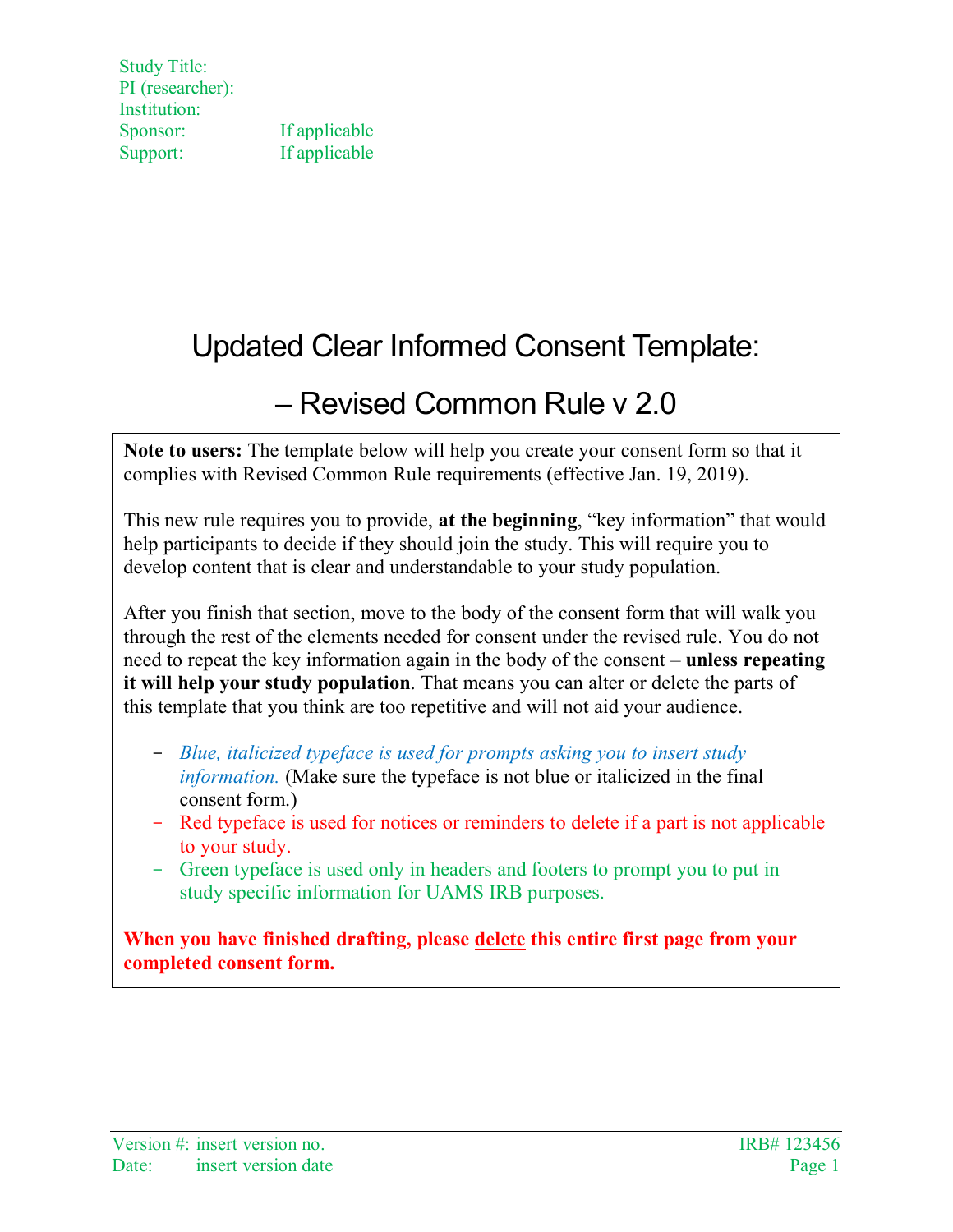# **Key Information for {Title of Study}:**

This first part gives you key information to help you decide if you want to join the study. We will explain things in more detail later in this form.

We are asking if you want to volunteer for a research study about (*insert general description of study*). By doing this study, we hope to learn *(briefly describe the purpose of the study)*.

Please ask the research team if you have any questions about anything in this form. If you have questions later, contact the researcher in charge of the study. The contact information is on page *(insert page of contact info)* of this form.

# **What will happen if I join the study?**

If you join, your part in this research will last about *(state in hours, days, months, years)*.

During the study, we will ask that you *(very briefly summarize study activities in lay terms here. The point is to give an overview of the key things they will have to do. Use bullet points if needed)*.

If testing Food and Drug Administration (FDA)-regulated products for safety or effectiveness, include the following (otherwise **delete** this paragraph): The purpose of this research is to see if *(state name of drug, device, etc.)* is safe and effective*.* Note: Revise this "safe and effective" language as necessary, depending on the study, e.g. phase 1 drug studies don't test for efficacy. *(Indicate if the drug, device, or biologic is FDA-approved and whether it is being used in the study for an alternate use or consistent with labeling indications.)*

# **Do I have to join this study?**

No. It is okay to say no. You will not lose any services, benefits, or rights you would normally have if you decide not to join. If you decide to take part in the study, it should be because you really want to volunteer.

If you are *(a student/an employee)* at UAMS*,* nothing about your *(academics/employment)* will change no matter what you decide. **Delete** this if the study is not seeking to enroll UAMS employees or students.

# **What do I need to know to decide if I should join this study?**

People decide to join studies for many reasons. Here are some of the main things you should think about before choosing to join this study.

# **Main reasons to join the study**

- $\checkmark$  Using bullets, list the most important reasons why a person may want to volunteer  $\{i.e.$ *potential benefits to health, contributions to knowledge about a condition, etc.}*
- $\checkmark$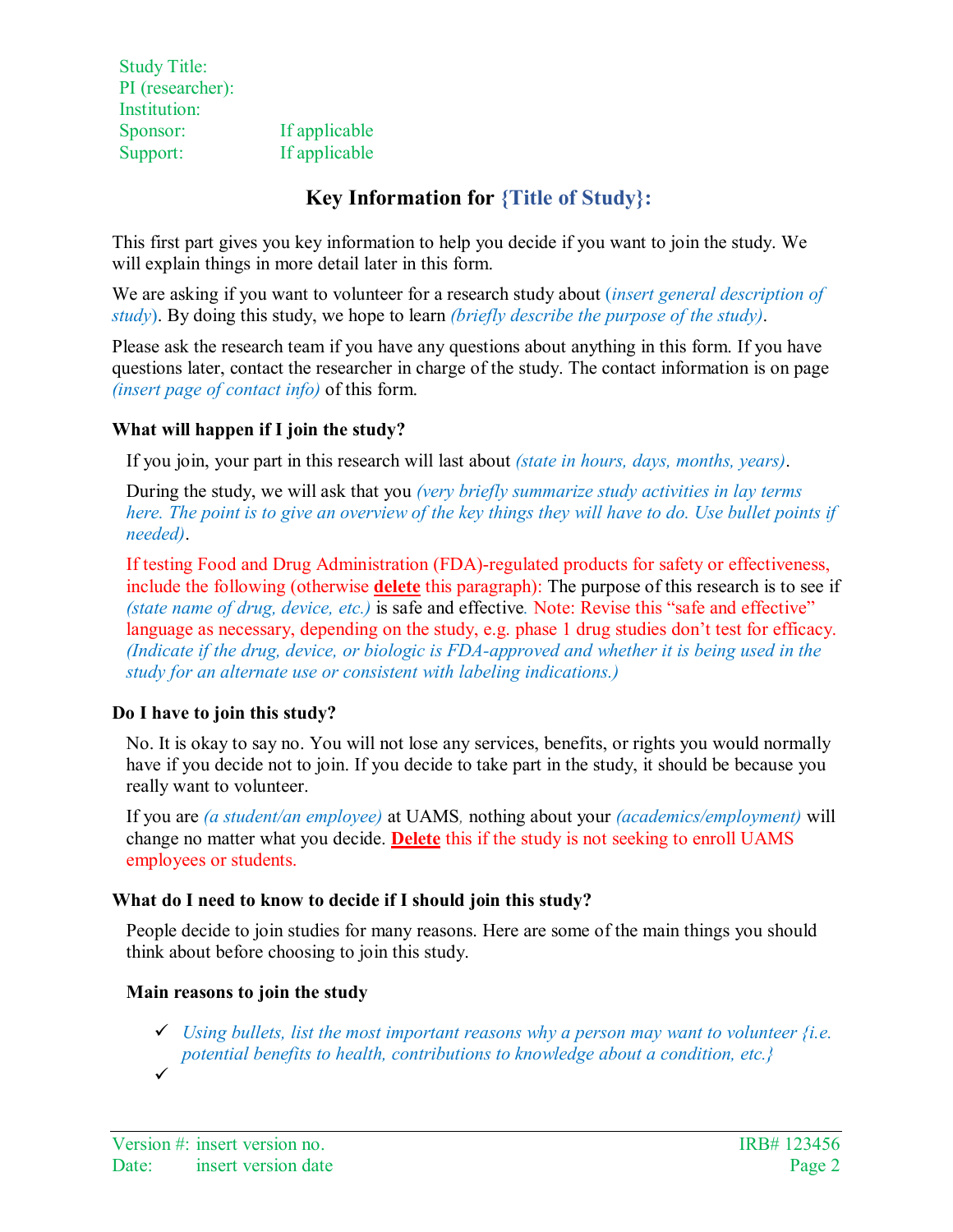#### **Main reasons not to join the study**

- *Using bullets, state the most important reasons why a person may not want to join the study. Be sure to list the main risks AND inconveniences that may influence the decision.*
- *If alternative treatments/procedures are key to the participant's choice, discuss those that might be advantageous.*

These are just some of the reasons to help you decide if you want to join the study. We will explain more about the risks, benefits, and other options to joining the study later in this form.

Tell the study team if you decide that you do not want to be in the study. Remember, it is okay to say no. You can still get your medical care from UAMS if you are not in the study.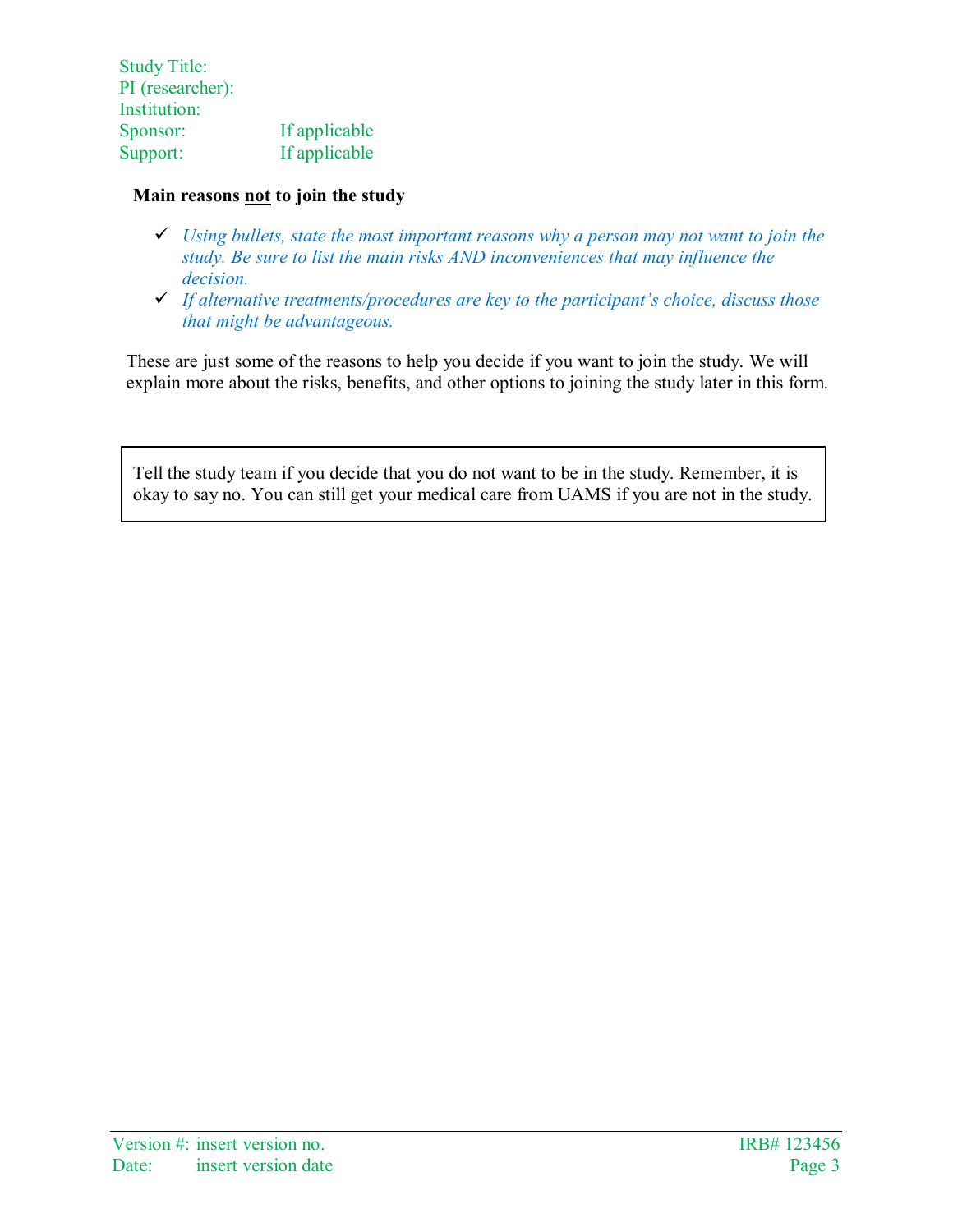*[Follow the instructions in blue and the notices in red. Complete all sections applicable to your study. Write in clear, plain language (6th grade reading level or below). Clearly define the medical/research terms that you cannot avoid. Revise template language as needed for your individual study. If the study is not at UAMS, revise as appropriate. Delete all instructions and notices. Delete sections and language that do not apply. See IRB policy 15.1, [Elements](http://irb.uams.edu/irb-policies/current-irb-policies/consent/) of [Informed Consent,](http://irb.uams.edu/irb-policies/current-irb-policies/consent/) for overview of all ICF required elements.]*

# **University of Arkansas for Medical Sciences Informed Consent Form**

- **We are asking you to be in a research study. You do not have to join the study.**
- **You can still get your medical care from UAMS even if you are not in the study.**
- **Take as much time as you need to read this form and decide what is right for you.**

# **Why am I being asked to be in this research study?**

- We want to learn more about *(insert condition/topic) or say "how to help people who have (insert condition)."*
- By doing this study, we hope to find out *(insert specifics, e.g. "whether a possible new treatment for [condition] helps people or not." Do not use the exact same language from the bullet immediately above).* **Delete** this bullet if it does not add anything.
- We are asking people like you, who *(have/are (insert condition or status if applicable, i.e. "Type I diabetes" or "healthy"))*, to help us.
- *(Insert total number of participants)* people *(insert age descriptor, e.g. adults 18 and older, or specific age range if that would aid understanding)* years old will be part of this study. (*IF MULTIPLE SITES ADD – "Of those (total #), XX will join the study at UAMS.")*
- *If this is a drug or medical device study, add information about the approval status of the drug/device.* **Delete** this bullet if it does not apply.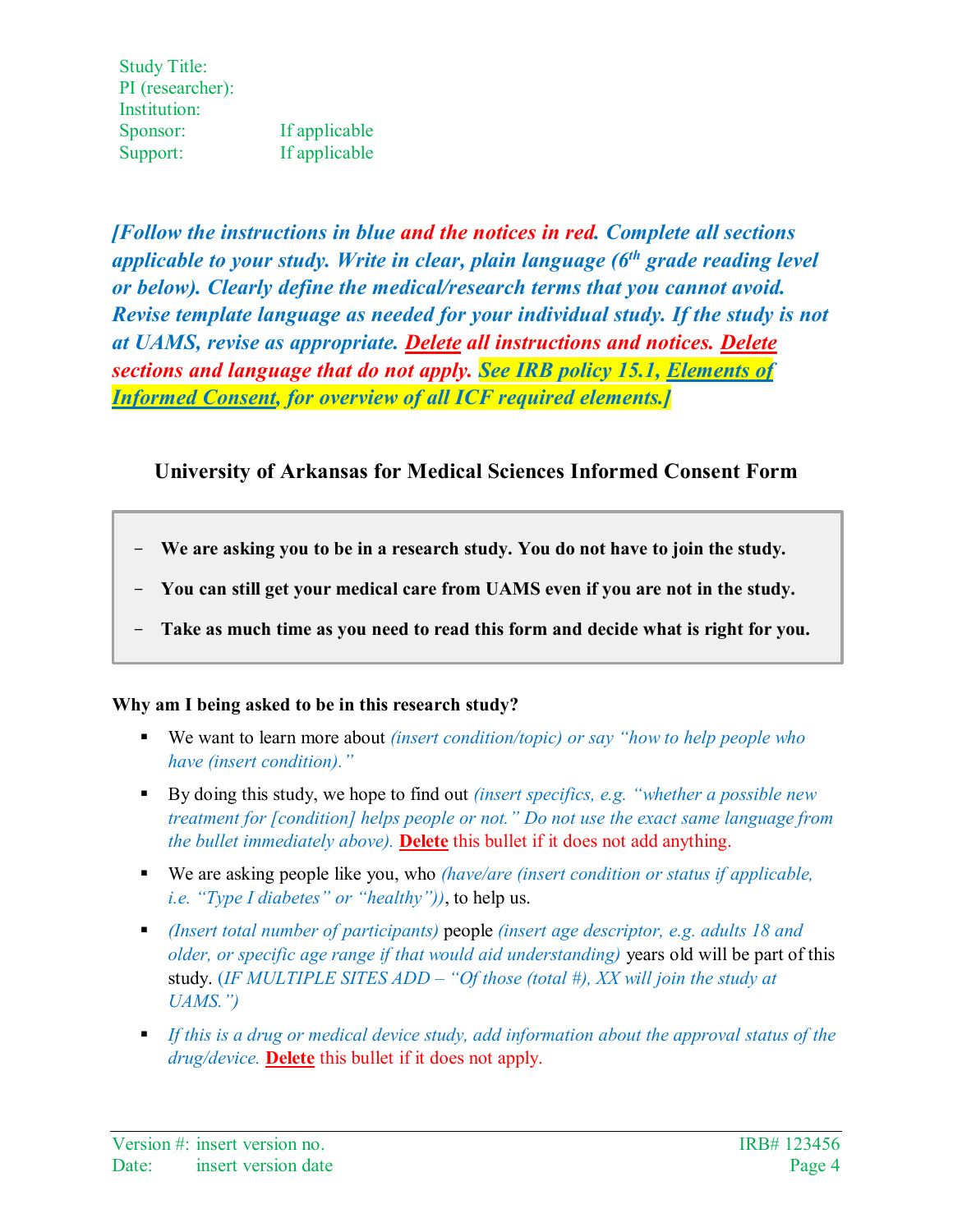# **What if I don't understand something?**

- This form may have words you do not understand. If you would like, research staff will read it with you.
- You are free to ask questions at any time before, during, or after you are in the study.
- **Please ask as many questions as you would like before you decide if you want to be in** this study. If you decide to take part in the study, it should be because you really want to volunteer.

**What will happen if I say yes, I want to be in this study?** *(In this section, describe all study procedures completely and in clear, understandable terms. You probably will not have explained all of the details in the key information section, so be more specific here, while still being clear.*  **Delete any suggested items that do not apply.***)*

First, we will see if you qualify to be in the study. We will *(describe the process for determining eligibility. Rewrite to past tense and summarize if subjects will have already been screened for eligibility before the consent process.)*

.  $\blacksquare$ 

If you qualify, we will do these things:

- Ask about *(describe items, e.g., your health, what you eat, and if you exercise, smoke, or drink alcohol, and what medicines you take)*
- Give you a form with questions about *(describe the nature of the questions)* **Delete** if there is no form/questionnaire)
- Read the questions out loud and fill out the form with you, if you like. **Delete** if there is no form/questionnaire
- You do not have to answer any questions you do not want to answer. (**Note:** Change this statement if subjects must answer all questions to participate.)
- *If this is an interventional study, describe the intervention. Include a description, in simple lay terms, of the randomization, if relevant. Explain the probability of being assigned to each group, whether the assignment is blinded/masked, and if so, a statement that the researcher can break the blind in an emergency. IInclude a definition of "random" – "like a flip of a coin." and of "placebo" (e.g., "with no medicine in it, like a sugar pill")* (**Note**: if this bullet gets long, break into more bullets or sub-bullets. **Delete** this bullet if there is no intervention.)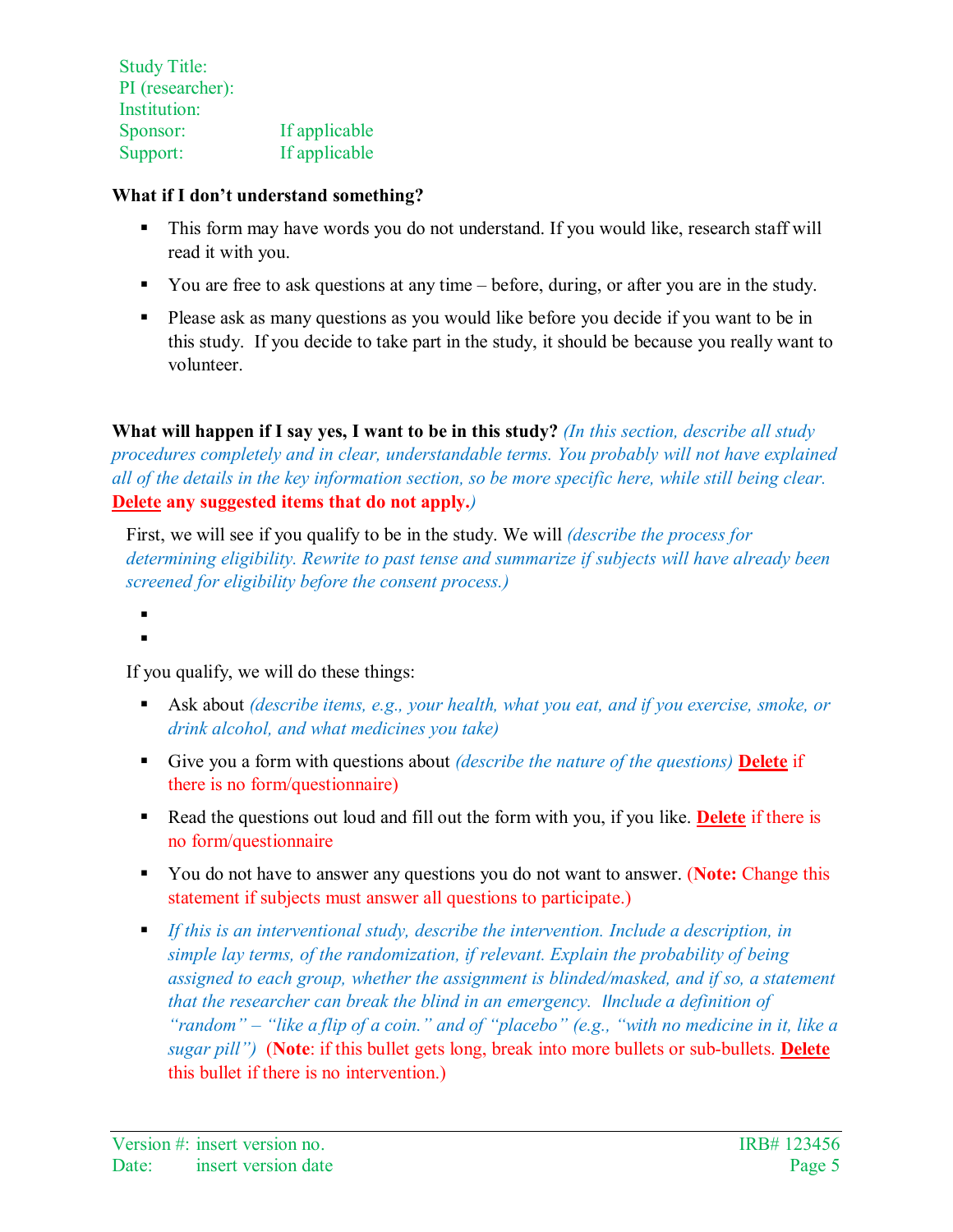- *Describe all procedures for visits, follow-up communications and specimen/information collection in chronological order. Include standard of care when that is part of the study protocol. Describe what procedures are experimental.* (**Note:** this part may get lengthy, so break these procedures into sub-bullets to aid understanding.)
- *Include the amount of time expected for visits/encounters and study activities.*
- *List the types of tests (including imaging, blood draws, physical exams, etc.).* (**Note**: if there are many tests for the study, break these into sub-bullets to aid understanding.)
- *Describe aspects of protocol that are optional, e.g., collection of certain specimens or health information.* **Delete** if there is nothing.

# **How long will I be in this study?**

You will be in the study for *(insert the expected duration of the participant's involvement in the study.)* It will include *(number of visits)* that will happen *(describe the visit schedule)*.

*Include information about duration of information collection after active study participation i has ended if relevant, and specify the kinds of information; e.g., "We will continue to collect information from your medical records for the next 6 months after study visits end. This information will include….."* **Delete** this if it is N/A.

# **What if I say no, I do not want to be in this study**?

- Nothing bad will happen because of what you decide.
- You can still get medical care at UAMS.

# **What happens if I say yes but change my mind later?**

- You can stop being in the study at any time.
- Nothing bad will happen because you change your mind and leave the study.
- You can still get medical care at UAMS.
- If you decide to stop being in the study, *(describe what subjects should or must do, e.g. inform the study team, indicate whether there will be a final required visit, return anything, etc. Use sub-bullets if needed.)*

# **Will it cost me anything to be in the study**?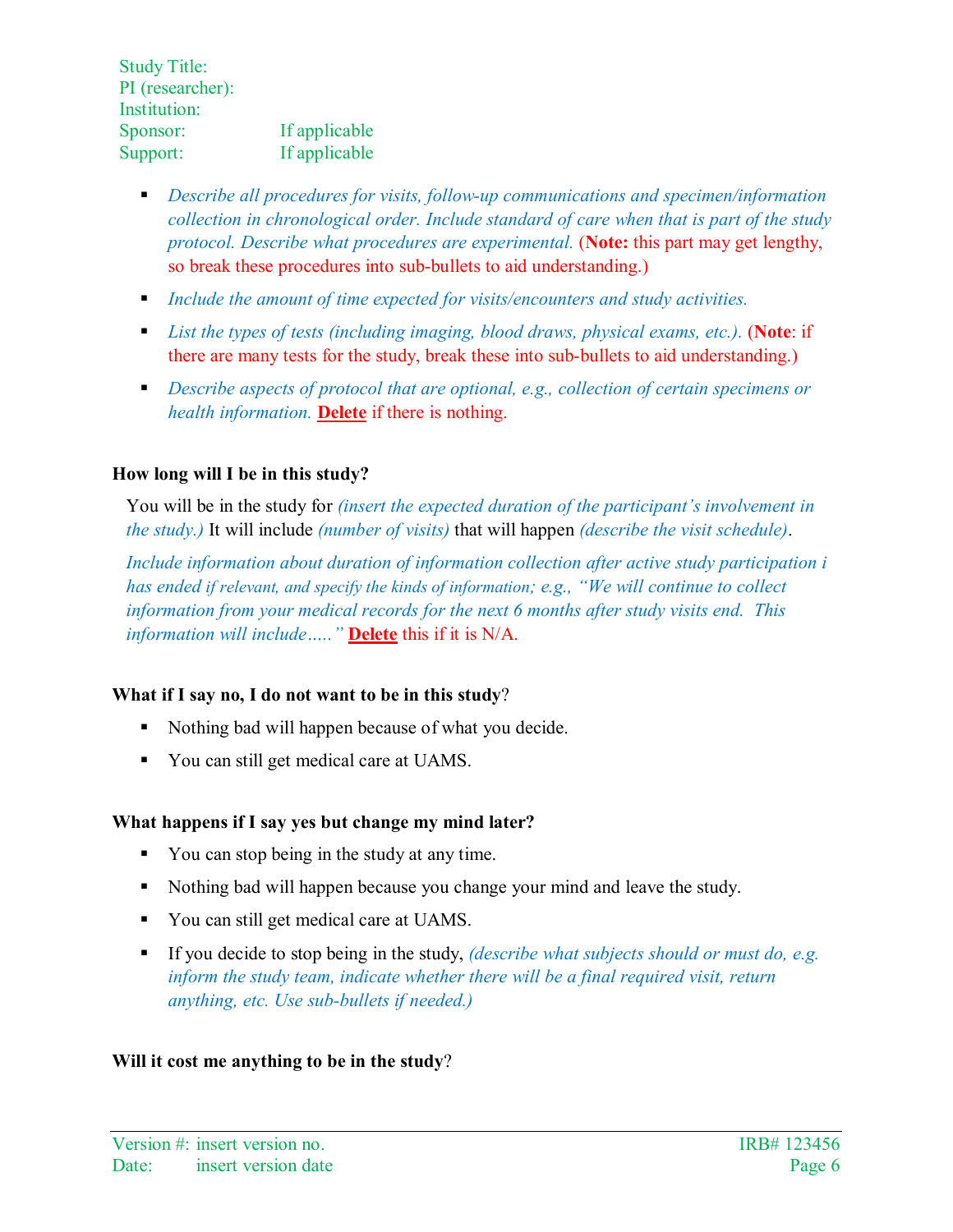The study will not cost you anything. You or your insurance company will be responsible for the costs of your regular medical care, as usual. **Note**: If there are costs that may reasonably occur, change this statement to reflect those costs, e.g. parking costs, costs for medical supplies, etc. **Delete** the language about regular medical care if the study does not involve medical care.

# **Will I be paid for being in the study?** *Choose from these options; modify as needed:*

Yes. We will give you *(insert amount)*. This is to pay for your *(insert what it will pay for, e.g.*) parking, travel, time, etc). You will be paid in *(cash, gift card, etc.)* at the end of (*each visit/end of the study)*. If you change your mind and decide not to be in the study, you will only be paid for the parts you completed.

Include this statement for all studies that pay. Otherwise, **delete**. If you get more than \$600 in one year (January-December) from (*insert institution),* we may send you a tax form if the law requires it.

#### OR

No. You will not be paid for being in this study.

#### **Will being in this study help me in any way**?

If no direct benefit is expected, insert the following:We do not think that being in this study will help you personally. But it may help people with *(insert condition)* in the future. What we learn may help in the following ways:

**•** (using a bulleted list, describe potential benefits to others with the condition in the future, *excluding compensation and provision of healthcare)*.

If there is a possibility of personal benefit, insert this language:Being in the study may or may not help you, personally. But even if it does not help you, it may help people with *(insert condition)* in the future. What we learn may help in the following ways:

 *(using a bulleted list, describe direct or potential benefits to both the individual and to others with the condition, excluding compensation and provision of healthcare)*.

#### **What are the risks of being in this study?**

The risks for this study are no more than what happens in everyday life. **Delete** this if there are risks explained below.

OR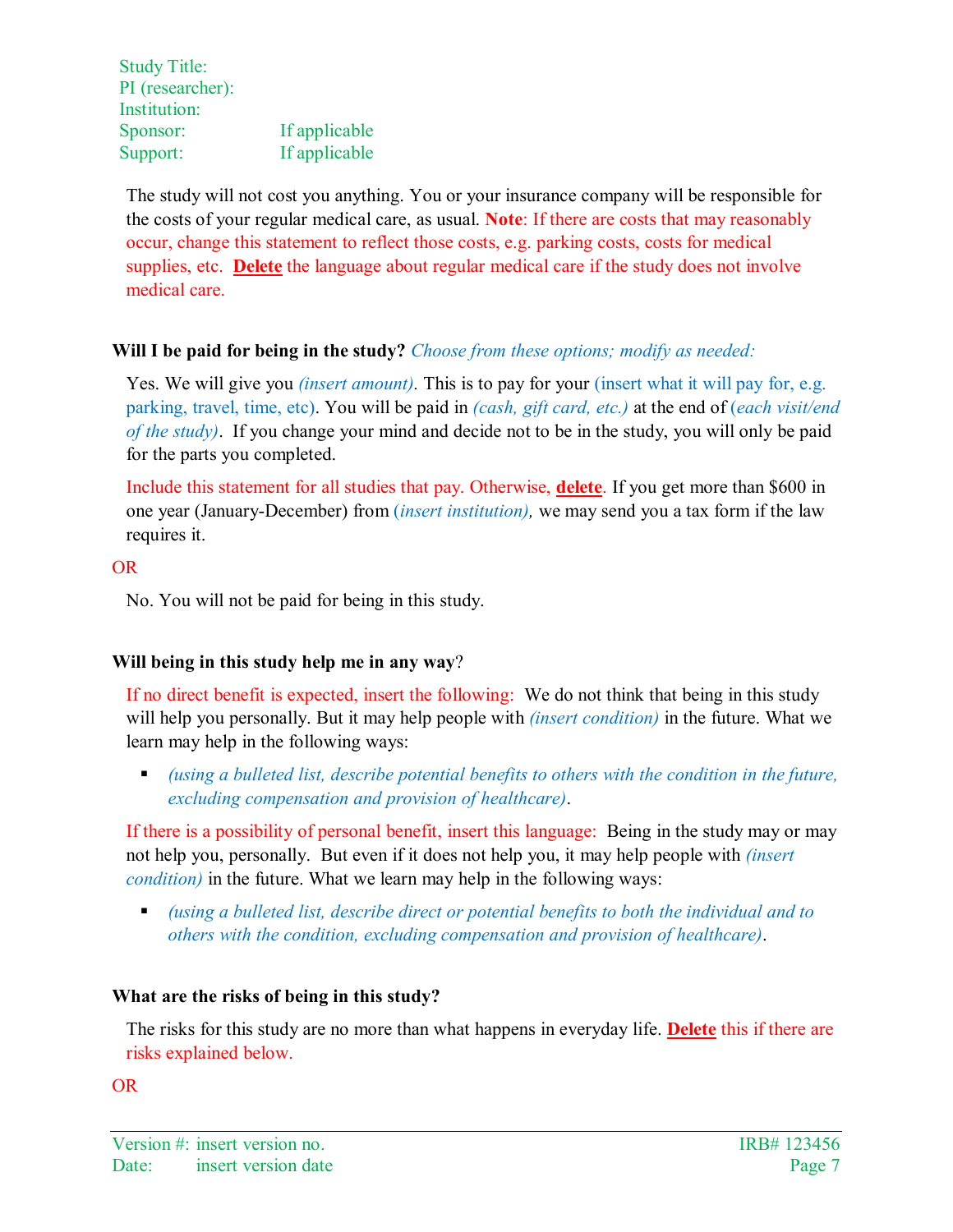The risk of joining this study are:

- *(Describe the possible harms/risks to the participant (or embryo/fetus, if participant is or becomes pregnant; required for FDA-regulated studies) and relative chance of occurrence and severity.)*
- *For drug or device studies, there needs to be something like this statement "This study may involve risks that are not currently known."* **Delete** if N/A.
- *If the study involves ionizing radiation and subjects will be exposed to more radiation than they ordinarily would, describe this increase in lay terms, e.g. equal to the radiation you're naturally exposed to over 3 days.* **Delete** if N/A.

There are also side effects and things about being in the study that might affect you, such as: Note: Add in any expected inconveniences that might make being in the study hard on people, such as the following (**delete** the examples & highlighting and add in what applies to your study).

- The questions asked may make you sad or upset.
- You will have to avoid exposure to sunlight for four months
- All of your hair will fall out
- You will not be able to drink alcohol for six months

# *Insert details regarding accommodation or referrals, e.g., for counseling, if applicable.* Otherwise, **delete.**

There is also the risk that someone could find out that you were in the study and learn something about you that you do not want others to know. We will do our best to protect your privacy, as explained in more detail later in this form.

**What if I get sick or hurt while I am in this study***? If the study is greater than minimal risk, include an explanation as to whether or not any compensation and/or treatment is available for injury.* **Delete** if this is a minimal risk study. *If more than minimal risk, choose from the following, and modify to fit your study:* 

- If you get hurt or sick when you are here for the study, we will help you get the care you need. This may include first aid, emergency care, and any follow-up care you need.
- If you are not here and get hurt or sick, and you think it is because of the study, do these things:
	- $\checkmark$  call your doctor or if an emergency, call 911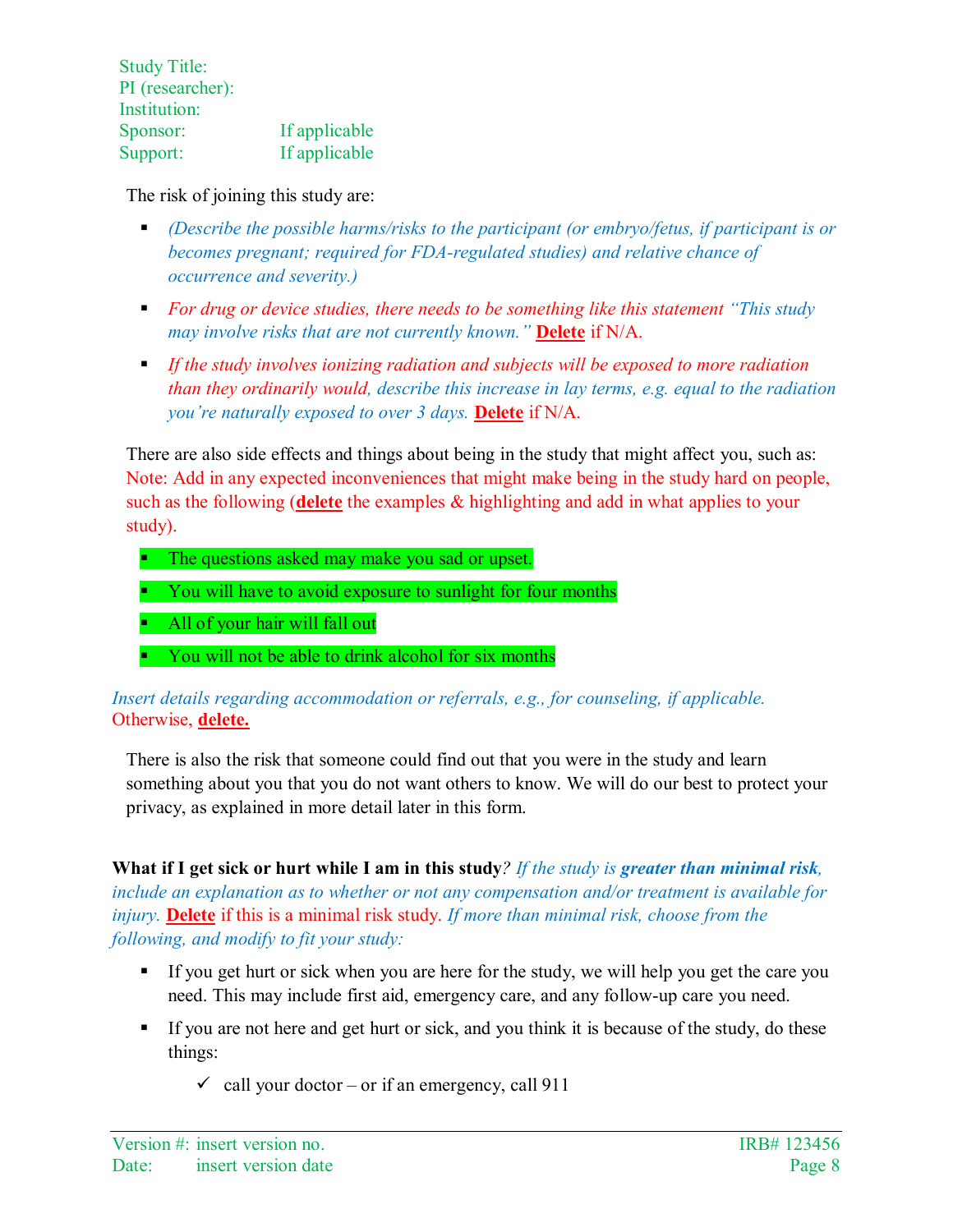- $\checkmark$  give your doctor or ER staff
	- o the name of this study *(insert name of study)*
	- o the name of the head researcher for this study *(insert researcher name)*
	- o a copy of this form if you have it
- call *(insert the name and 24 hour phone # of a medical member of the research team, if available)*

*Also, choose from these options:*

• This treatment will be billed to you or your insurance company. No other form of payment is available.

OR

*Insert details of agreement negotiated with sponsor* 

**Reminder**: You do not give up any of your legal rights by agreeing to be in this study or by signing this form.

# **What are the alternatives to being in this study?**

You do not have to be in this study.

#### *Choose from these options; modify as needed:*

There are no alternatives to being in this study because it does not involve any treatment or other procedures that may help you.

# OR

If you decide not to join this study, you have the following other options: *(using bullet points, describe alternative treatments, standard of care, or courses of action that are available to the subject.)*

 $\blacksquare$ 

**Can I be taken out of the study even if I want to continue? Delete** this section if N/A, for example, in a study that involves only a single, brief, low-risk interaction with the subjects.

Yes, the study doctor (or head researcher) can take you out of the study if:

- You do not follow study instructions.
- It is not in your best interest to continue.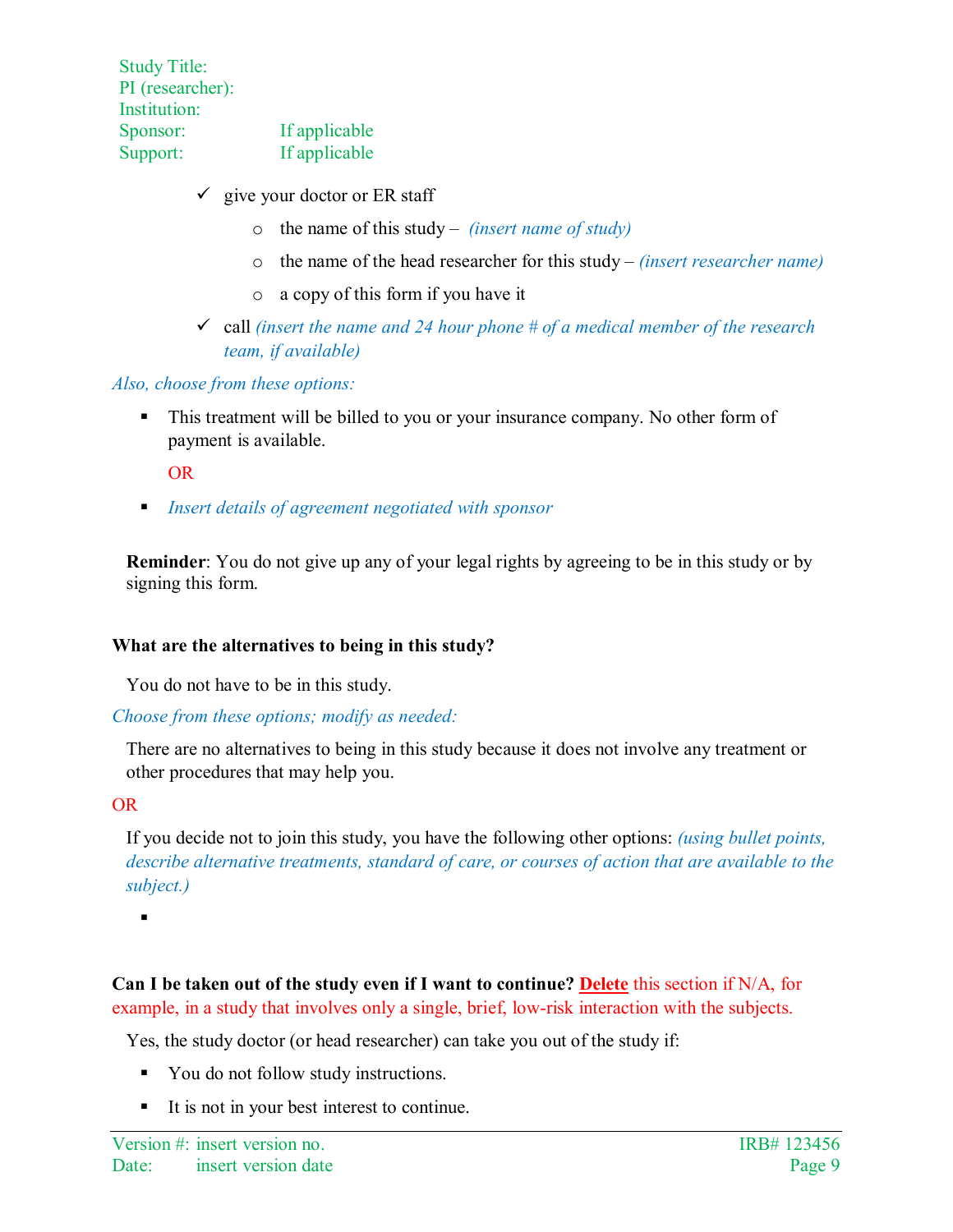- The study is stopped for any reason.
- *List any other applicable reason, e.g. the test article becomes unavailable, etc.*

#### **What information will be collected about me in the study?**

During the study, we will need to learn private things about you, including *(using bullets, explain the private information you will learn about them during the study and <i>delete* the rest.)

- General contact and background information about you, such as *(insert the general info required, e.g. name, address, telephone number, and other demographic information.)*
- Medical information about you, such as *(explain clearly; use sub-bullets if necessary, for example, "results of exams, lab tests, imaging, and questionnaires, and your response to study treatment and side effects.")*
- Personal information, such as *(describe; this would include non-medical information such as information about your past, etc.)*
- For studies involving biospecimens, include this: If you agree (**Note:** if collection is **required** for participation, drop "if you agree" and add a sentence "You must agree to this collection to be in the study" at the end of this paragraph.), we will collect blood samples or tissue samples from you. (*Include a brief description of how you will get these samples, e.g. "we will get these samples during the normal blood draws for the study." Indicate in lay terms the amount of blood or tissue, e.g. "about a tablespoon, or a piece about the size of a pencil eraser.")*

# *If biospecimens are collected, include one of the following:* otherwise **delete**

We will not use the samples we collect from you for commercial profit. They will only be used to help us learn *[insert the main purpose of specimen collection].*

#### OR

We (*or someone else; please specify*) may use the samples we collect from you for future research. *[If this is expected, insert how you expect to use it. If it is not immediately expected, but you want to preserve the option, insert "However, we currently have no specific plans to do so."]* We *(or someone; clarify)* may eventually profit from the research done with your samples. You *(will/will not)* share in this profit. **Delete** the language about profit if no commercial use/gain is expected.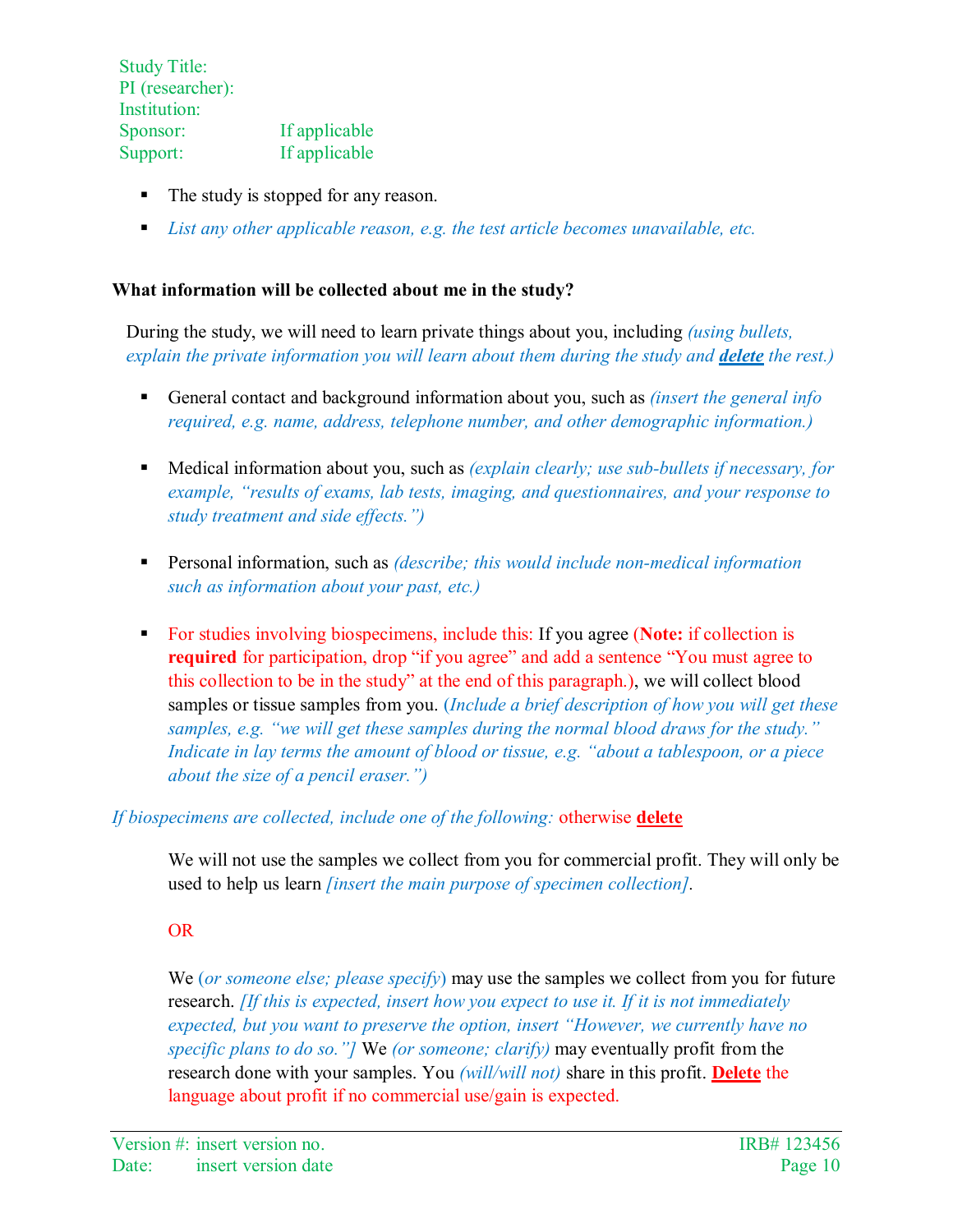*If the current study involves genetic testing and/or whole genome sequencing, please include the following, edit as appropriate.* Otherwise, **delete**

We will use your samples for genetic testing. This testing will look at the genes that may be responsible for *(explain in clear, understandable terms).*

**Delete** if N/A: We will do a genetic test called whole genome sequencing using your samples. This process allows us to see your entire genetic code. This code is what determines things specific to each person, such as hair and eye color and risks for diseases.

**Who will see this information? How will you keep it private?** *(Explain using some of the options below, modify as needed.)* **Delete** those that are N/A.

- The local study team will know your name and have access to your information.
- We will do our best to make sure no one outside the study knows you are part of the study.
- We *(will/will not)* take your name off information and study samples that we collect from you during the study. We will give your information and study samples a code, so that no one can identify you.
- Include if the study involves genetic testing; otherwise, **delete**. All of your genetic test results will be labeled with *(indicate if they will have direct identifiers, a code, or be anonymized).*

If coded or anonymized, add the following language: We also want you to know that even though we will *(choose one:* "*give your test results a code"/"remove anything that can identify you")*, those results are unique to you. As technology changes, it may become possible for people to identify you from these results.

**If data are to be shared with a sponsor, choose one of these; edit as appropriate. Delete** if N/A.

We will share your *(insert study information and samples (specify what kind))* with the sponsor, *(insert name of sponsor)*.

*Select one of the following, delete the other; modify as needed: But the sponsor will only* see a code number instead of your name. OR This will include your name and other information that can identify you.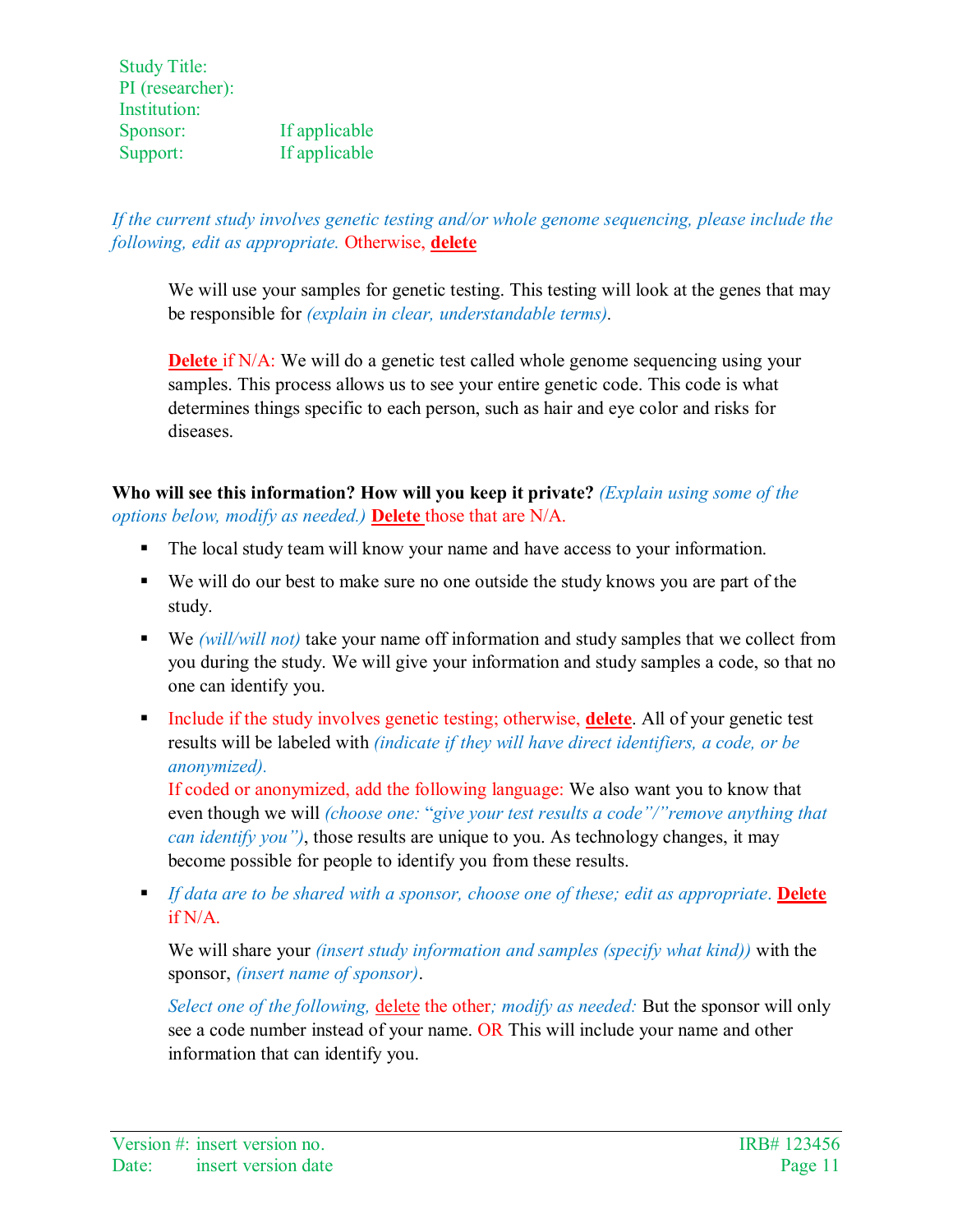- When we share the results of the study *(insert details here, e.g., in medical journals)*, we will not include your name or anything else that could identify you.
- There are people who make sure the study is run the right way. These people may see information that identifies you. They are
	- *Insert study sponsor or funding source if they will get identifying information*
	- $\checkmark$  OHRP (Office for Human Research Protections), a federal agency
	- UAMS Institutional Review Board
	- $\checkmark$  Other institutional oversight offices
	- *Insert any other applicable group that may access the records or provide oversight, including the FDA (Food and Drug Administration)*
- State law also requires us to report to the Arkansas Department of Health cases of certain diseases that a sick person could give to someone else. If we learn you have *(insert the reportable disease)* during the study, we will share your name and contact information with the health department. (Include only if applicable, *i.e.* testing for one or more reportable diseases. Otherwise, **delete** this bullet.)
- State law requires that we tell the authorities if we learn about possible abuse or that you might hurt yourself or someone else.

For studies involving **genetic testing**, include the following section. Otherwise, **delete**:

# **Are there extra privacy risks because of the genetic testing?**

Yes. Genetic testing involves certain risks. *Adapt the following text to the current study. If the genetic information created as part of this study may be shared outside the study team and/or uploaded to a publicly available database, make sure risks associated with that sharing are addressed.* Genetic testing can sometimes reveal information about you or, in some cases, your family members, since genetic conditions may be shared among relatives. If someone else learns about this information, there is a risk of being discriminated against, feeling stigmatized, or having trouble getting a job or insurance. Your genetic information is unique to you. So even if it does not include your name or other identifying information, there is also a risk someone could trace your information back to you. While the researchers think the chance of someone being able to identify you through your genetic information alone is small, this risk may change in the future as people find new ways of tracing information.

*(If results will be returned to the individual, include this;* otherwise, **delete***)* If you receive the results of the genetic testing, you might be upset about what you might learn about risks to your health or your family members' health. For example, you might feel concern about a possible genetic disorder that has not shown up yet.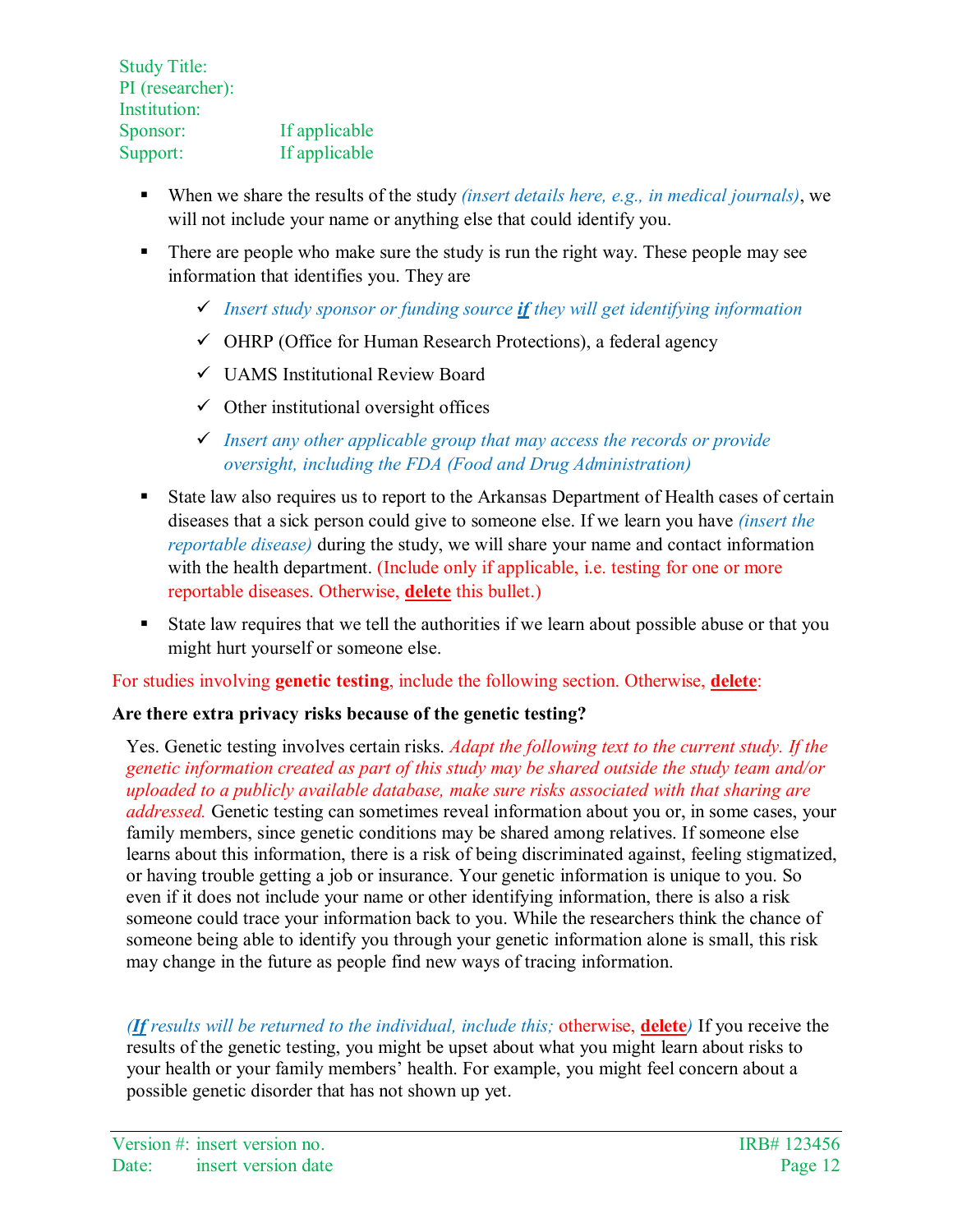*If neither the results of planned testing nor incidental findings will be returned to the individual, include this (otherwise delete):* The genetic testing will be done for research purposes only, and we do not plan to return any results to you or your doctor.

*If genetic data/samples will be shared with the sponsor or other investigators, add the following (otherwise delete)*: "We may share the genetic information we learn from this study with….. *[e.g., the sponsor—name the sponsor; other researchers at UAMS; other researchers across the country; etc.]*. This information will not include anything that identifies you, such as your name or any other personal information about you."

*If data will be shared with other centralized databases such as dbGaP, add the following;*  otherwise, **delete***)* Some of your genetic information may be sent to other scientific or commercial databases for other researchers to use. This could include the one maintained by the National Institutes of Health *(revise name as needed)* or other similar databases. This information will not include anything that identifies you, such as your name or any other personal information about you. As mentioned earlier, your genetic information is unique to you. So there is still a risk that someone could link this back to you. The risk of this is small now, but may change in the future as technology changes.

The Genetic Information Nondiscrimination Act (GINA) is a federal law that makes certain uses of genetic information illegal. The law makes it illegal for health insurance companies, most health plans, and many employers to discriminate against you based on your genetic information.

Note that GINA does not apply to other types of insurance such as life, disability, or long-term care insurance. Also, it does not apply to companies with fewer than 15 employees.

# **Where and for how long will my information and samples be kept?** (**Delete** "and samples" if no samples will be taken or kept.)

# *Include all that apply; edit/delete language as needed:*

- Your information and samples (delete "and samples" if the study involves no samples) will be labeled (describe how; with a code, a name, some other method?) and kept (where)?
- Once we give your information and study samples a code, we will keep the key to this code in a locked file. (**Delete** "and study samples" if no study samples will be kept.) *If relevant add:* Your study information and samples will be stored by the sponsor, [reiterate name of sponsor], for [indicate how long].
- Only *(insert appropriate parties)* will be able to link it to you.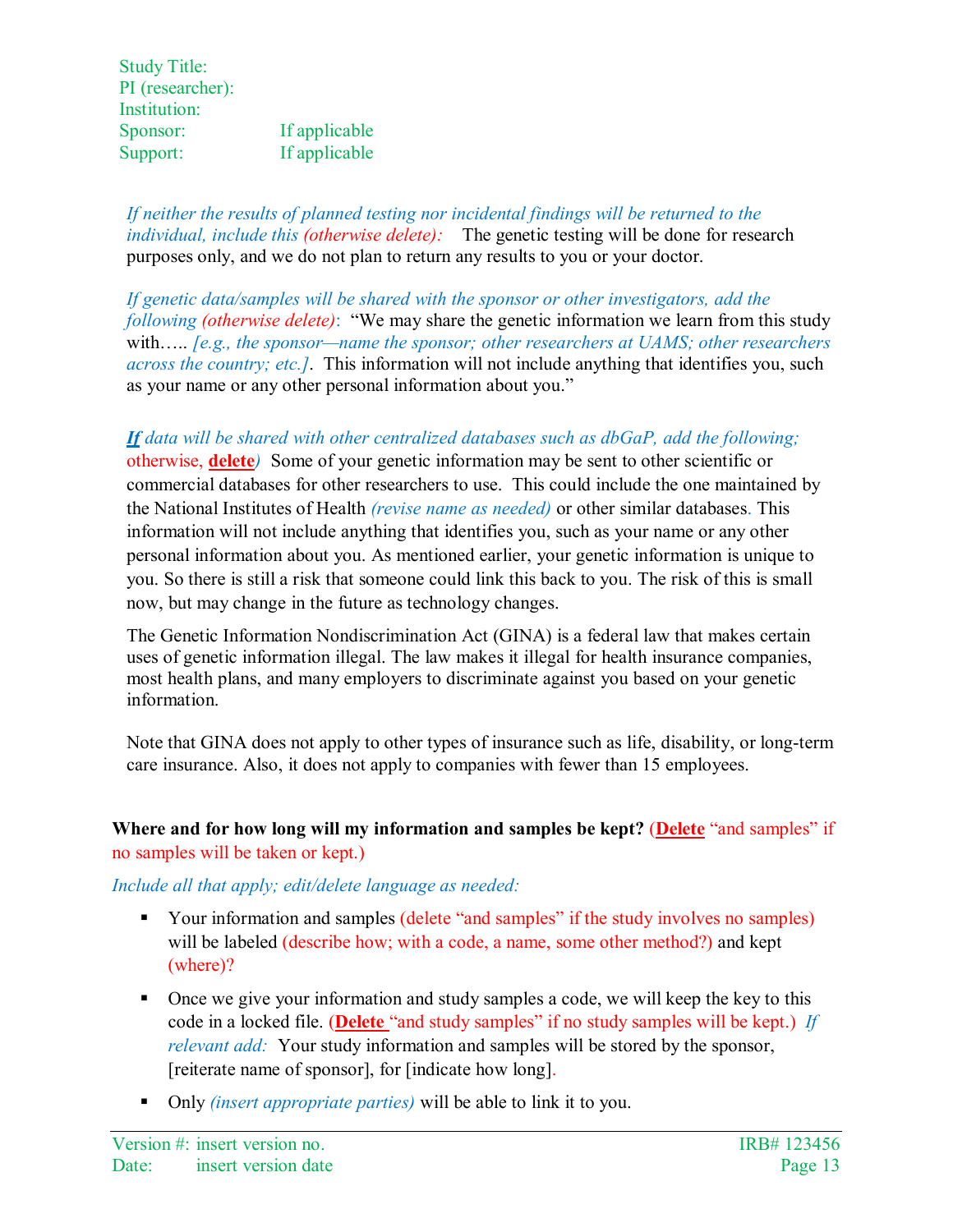*(Describe how long info and samples will be stored & when it will be destroyed. Also indicate if the key to the code will be destroyed while info and samples are retained.)*

*For UAMS patients, choose from these options; modify as needed (Note: ACH requires a copy of* the ICF in the MR)*:*

 We *(will also/will not)* put information about you from the study in your medical record. *(Describe what information will be put in the participant's medical record, if applicable.)*

*If the study tests a drug or medical device, include this:*

We will put a copy of this form in your medical record.

**If I stop being in the study, what will happen to my information and samples collected in the study? (Delete** "and samples collected" if no samples involved)

*Choose from these options; modify as needed:*

- We *(will /will not)* be able to take your information and samples out of the study after it has started. (**Delete** "and samples" if no samples involved) OR
- If you wish to have your information and samples taken out of the study, call (*insert head researcher name*) at (*insert phone #*). (**Delete** for FDA-regulated research. **Delete** "and samples" if no samples involved.)

**Will my information or samples from the study be used for anything else, including future research?** (**Delete** "or samples" if no samples involved.)

*Choose from these options; modify as needed:* **Delete** any that do not apply.

No. Your information *(insert "and samples" if applicable)* will be used only for this study. It will not be used for future research, either with or without identifiers. (Note: if you include this language, you will not be able to use the data or samples for anything else in the future, even if all identifiers are later removed.)

OR

Yes. *Add "If you agree below," to the beginning of the next sentence if subjects will be able to opt out.* We will use your *(explain what will be used and why the information and/or samples are needed.) (If the participant must agree to future use, add: "*You must agree to this future use of your samples/information to be in this study." *Edit as needed.)* (If you will use for future research, then continue below. Otherwise, **delete** the bullets.*)*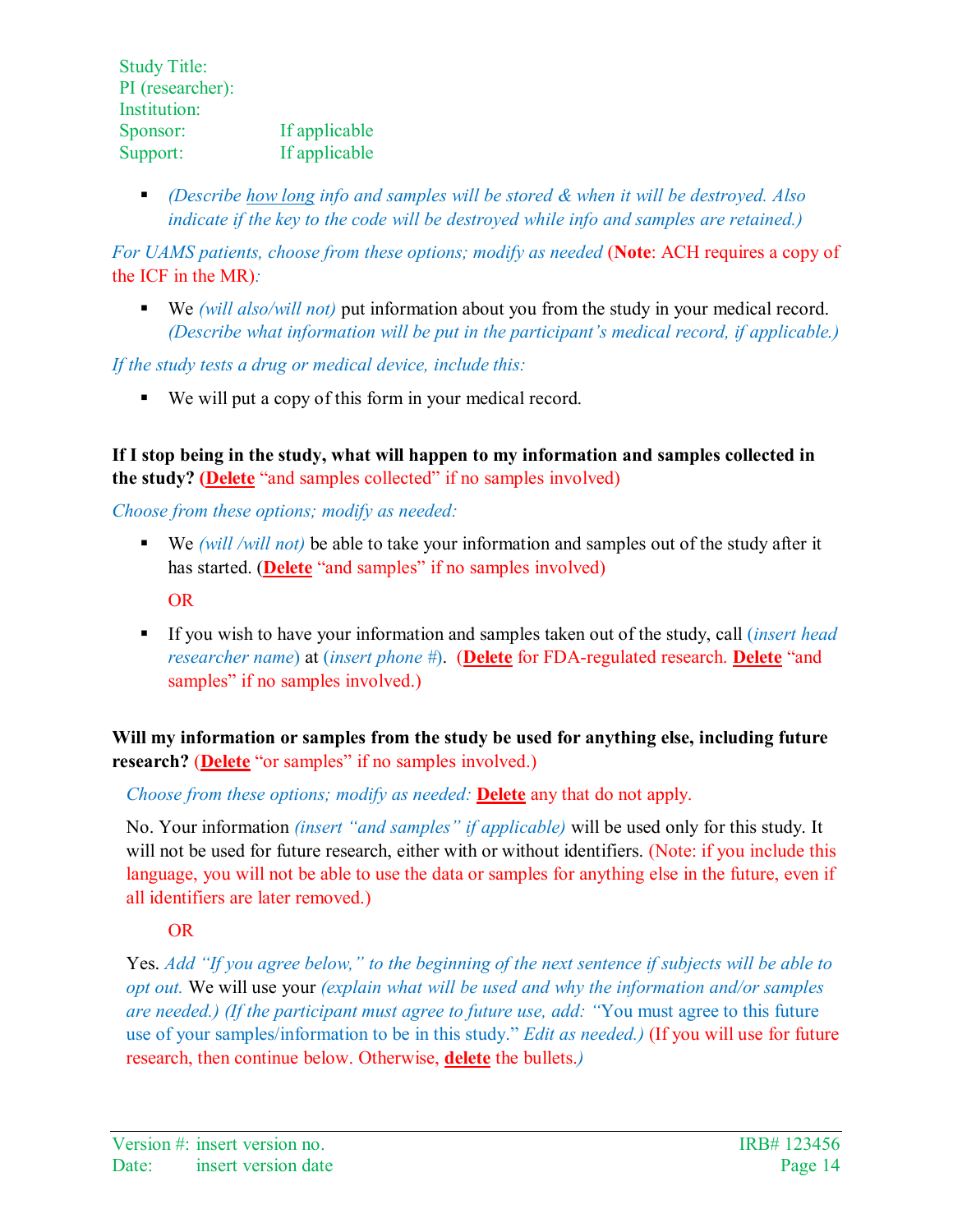- *Explain the types of future research anticipated, where/how the information will be stored, steps to minimize risks to confidentiality, and a reminder of how subjects may request to withdraw use of their information.*
- **Indicate whether the information/biospecimens will include identifiers during either** *storage or future use*. *If you say the info/samples will be anonymized, add language clarifying they cannot be removed after the identifiers are removed.*
- *If information/biospecimens may be shared outside of the current study team, then include this statement, modify as needed:* Your information and samples may be shared with other researchers, who are not part of this study. *[Indicate whether they may be from outside the institution. If others may use the info for future research, include something like, e.g. "Those researchers will not seek your consent at that time."]*

*If there is a possibility of future genetic research, include:* We may use your samples for future genetic studies that may include whole genome sequencing.

*Include if asking for permission for future research.* Otherwise, **delete** the box.

| My information collected in this study may be used in future research <i>(insert specific</i> )<br>type here, if known or limited by participant).             |                |
|----------------------------------------------------------------------------------------------------------------------------------------------------------------|----------------|
| $Yes$ No                                                                                                                                                       |                |
| Any of my biological samples collected in this study may be used in future research<br><i>(insert specific type here, if known or limited by participant).</i> |                |
| No Yes No                                                                                                                                                      |                |
|                                                                                                                                                                |                |
| Your name (please print)                                                                                                                                       | Your signature |

# **Will you tell me the results of the study?**

*Include the correct option below;* **delete** the rest*. Insert anything needed and not covered below.*

Yes. Once the study is done, we will send you a summary of all the results and what they mean. We will not send you your individual results from the study. **Delete** *parts that do not apply, such as if you won't explain what the results mean. If you will provide individual results, then change the last sentence.*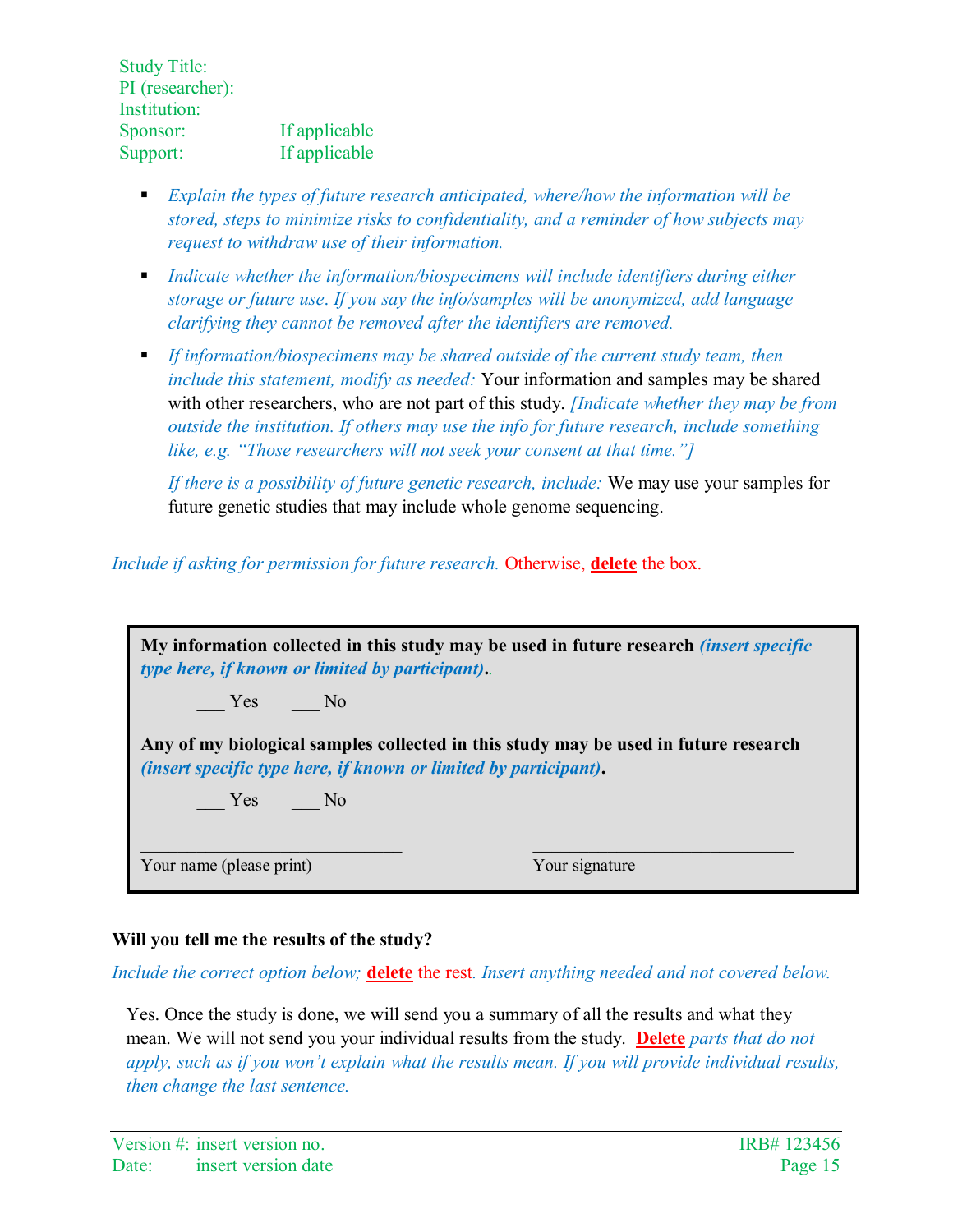OR

No. We will not tell people in the study about what we find. However, we plan to publish the results in an academic journal. (What we publish will not include anything that can identify you though.)

**Will you tell me anything you learn that may affect my health?** [Include if applicable for the study. Otherwise, **delete** this section.]

Yes. If we learn something about you that might be important for your health, we will tell you.

OR

No. *(Insert explanation of reasoning if there is one: otherwise, just say no.)*

*If genetic testing, integrate the following into your yes/no language;* otherwise, **delete**:

The genetic testing we will do in this study is for research purposes only. We will not return any results to you or tell your doctor about them. (*If results of the planned genetic testing will be returned to the individual, or if incidental findings will be returned to the individual, then specify that instead.*)

# **What if new information comes up about the study?**

We will tell you if we learn anything that may change your mind about being in the study.

# **Where can I find more information about this clinical trial?**

A description of this clinical trial will be available on [http://www.ClinicalTrials.gov,](http://www.clinicaltrials.gov/) as required by U.S. law. This website will not include information that can identify you. At most, the website will include a summary of the results. You can search this website any time. (**Note:** For studies that require ClinicalTrials.gov registration by law, this exact clause must be included. If your study will be registered for publication purposes (i.e., ICMJE requirements) and not because of a statutory requirement, then this clause does not have to be included.)

# **What if I have questions**?

**Please call the head researcher of the study** – *(insert researcher name and phone*  $#$ ) – if you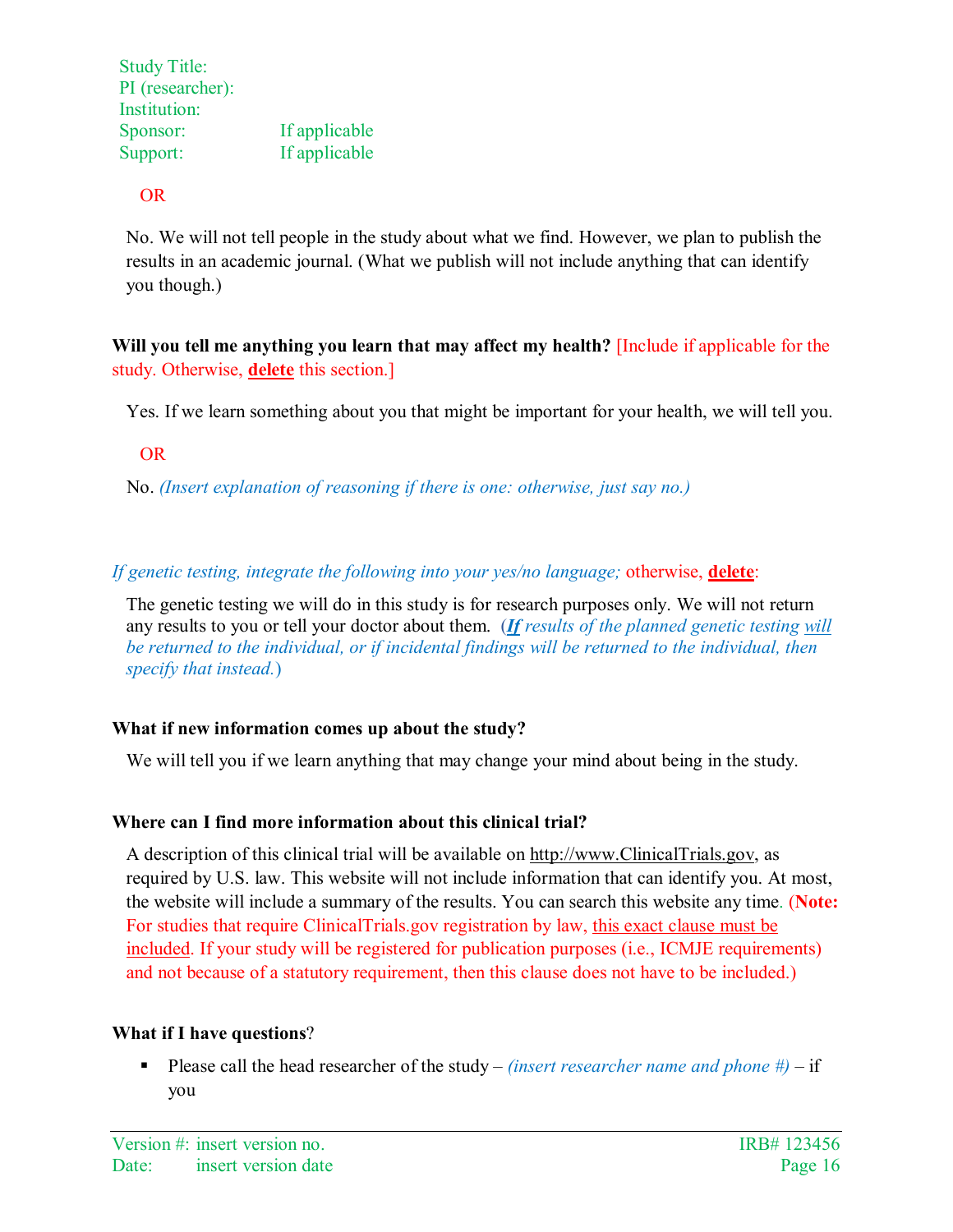- $\checkmark$  have any questions about this study
- $\checkmark$  feel you have been injured in any way by being in this study
- You can also call the office at UAMS that supervises research if you cannot reach the study team, have questions about your rights as a research participant, or want to speak to someone not directly involved with this study. To do so, call the UAMS Institutional Review Board at 501-686-5667 during normal work hours.

#### **By signing the document, I am saying:**

- $\checkmark$  I agree to be in the study.
- $\checkmark$  I know that joining this study is voluntary.
- $\checkmark$  Someone has talked with me about the information in this form and answered all of my questions.
- I have been asked if I wish to talk directly to the study doctor. (**Delete** if not applicable)

#### **I know that**:

- $\checkmark$  I can stop being in any and all parts of the study at any time and nothing bad will happen to me. (**Delete** "any and all parts of" if they cannot drop out of parts of the study.)
- $\checkmark$  I can still get medical care at UAMS no matter what I decide.
- $\checkmark$  I can call the office that supervises research (UAMS Institutional Review Board) at 501-686-5667 if I have any questions about the study or about my rights.

\_\_\_\_\_\_\_\_\_\_\_\_\_\_\_\_\_\_\_\_\_\_\_\_\_\_\_\_ \_\_\_\_\_\_\_\_\_\_\_\_\_\_\_\_\_\_\_\_\_\_\_\_\_\_\_\_

\_\_\_\_\_\_\_\_\_\_\_\_\_\_\_\_\_\_\_\_\_\_\_\_\_\_\_\_ \_\_\_\_\_\_\_\_\_\_\_\_\_\_\_\_\_\_\_\_\_\_\_\_\_\_\_\_

 $\checkmark$  I do not give up any of my legal rights by signing this form.

#### **I agree to be part of this study:**

Your name (please print) Your signature

Date

Printed name (person obtaining consent) Signature (person obtaining consent)